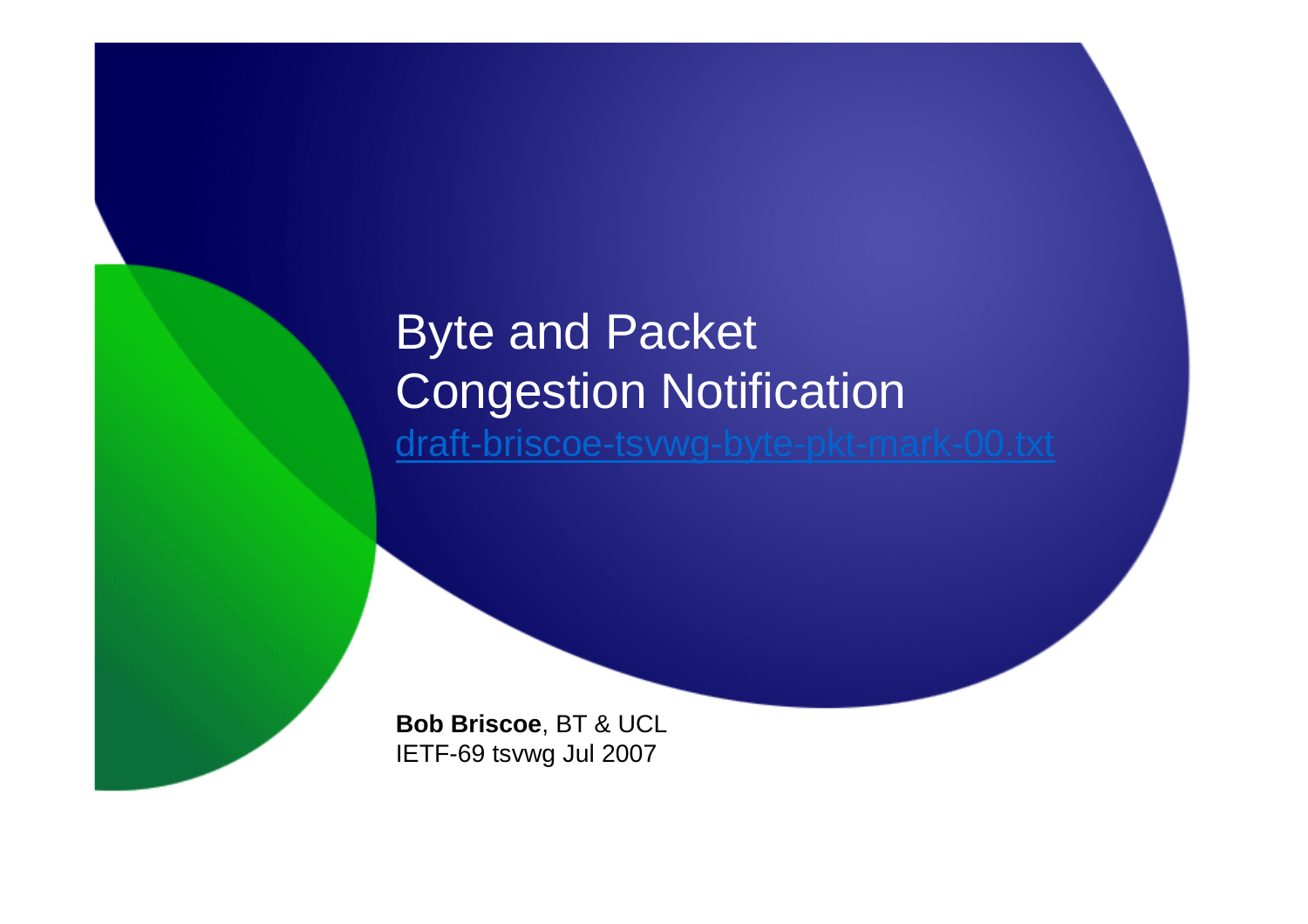# initial draft

- • Byte and Packet Congestion Notification
	- •**initial draft:** draft-briscoe-tsvwg-byte-pkt-mark-00.txt
	- •**intended status:** informational
	- •**immediate intent:** move to WG item

### exec summary

- • adjust for bytes when transport reads NOT when network writes
	- i.e. byte-size of packets notifying congestion (whether dropped or ECN marked)
- •byte-mode packet drop (small pkt  $\rightarrow$  lower drop prob)?<br>A AOM (BED BEC3309 (set of) recommends it
	- AQM / RED RFC2309 (sort-of) recommends it
	- •propose 'SHOULD NOT' to avoid perverse incentive to create small packets
	- •survey of >80 vendors (~20% responded): none implemented anyway
- $\bullet$  NOTE: only 'byte mode packet drop' deprecated
	- 'byte mode queue measurement' (often called just 'byte mode') is OK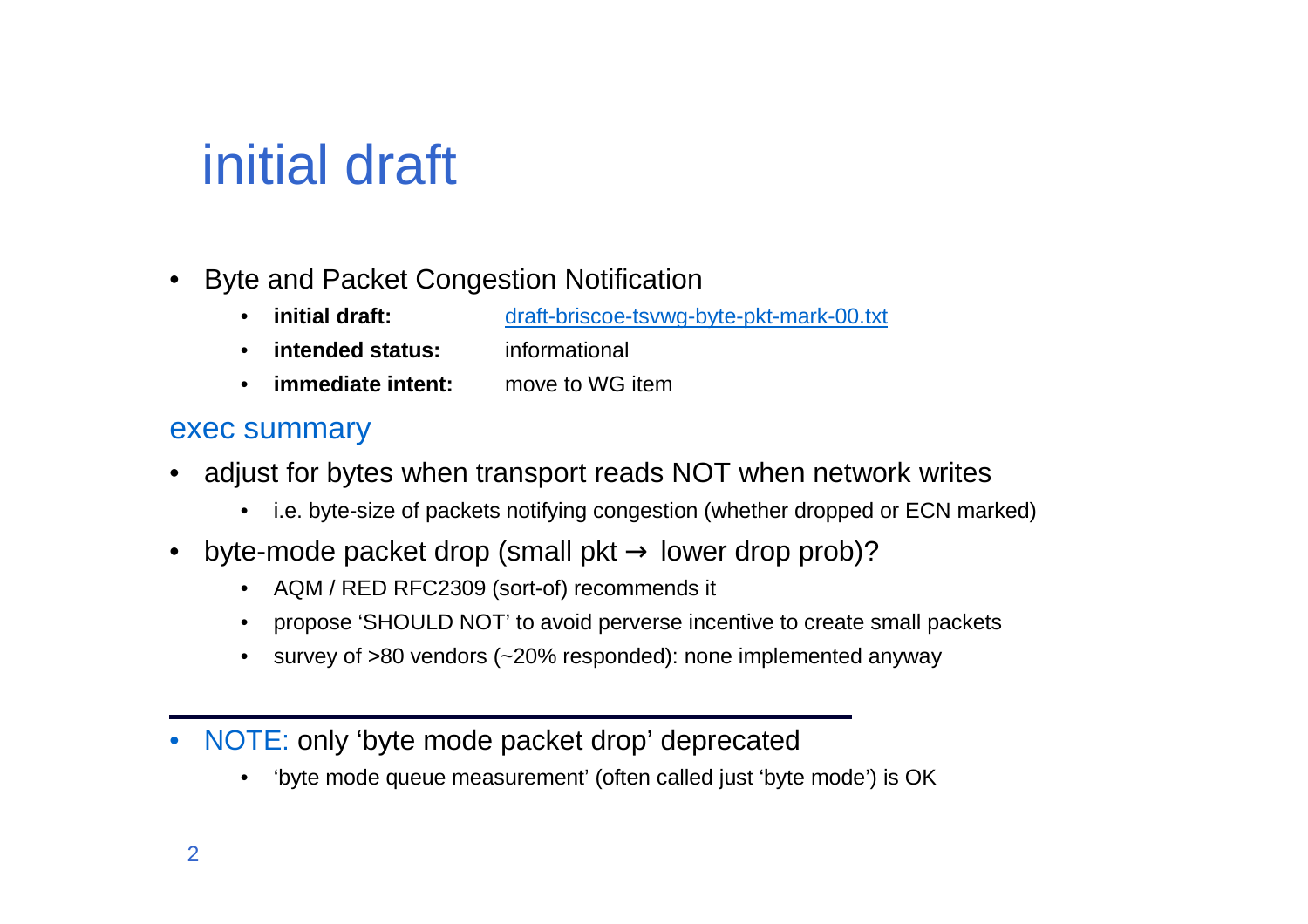## example: comparing each RED modesimple packet streams (no congestion response)

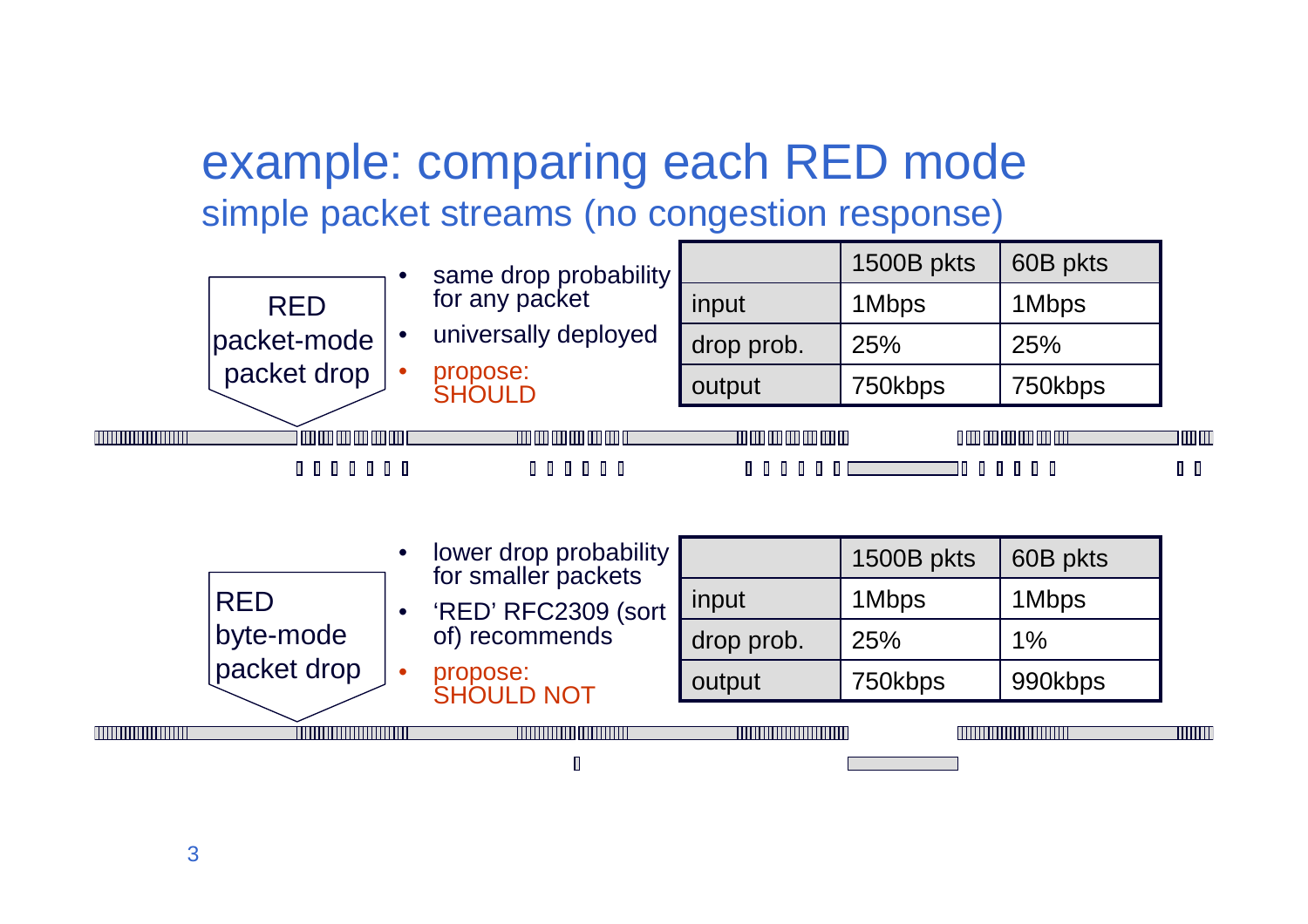### layer to adjust rate for size of a dropped packetnetwork or transport?

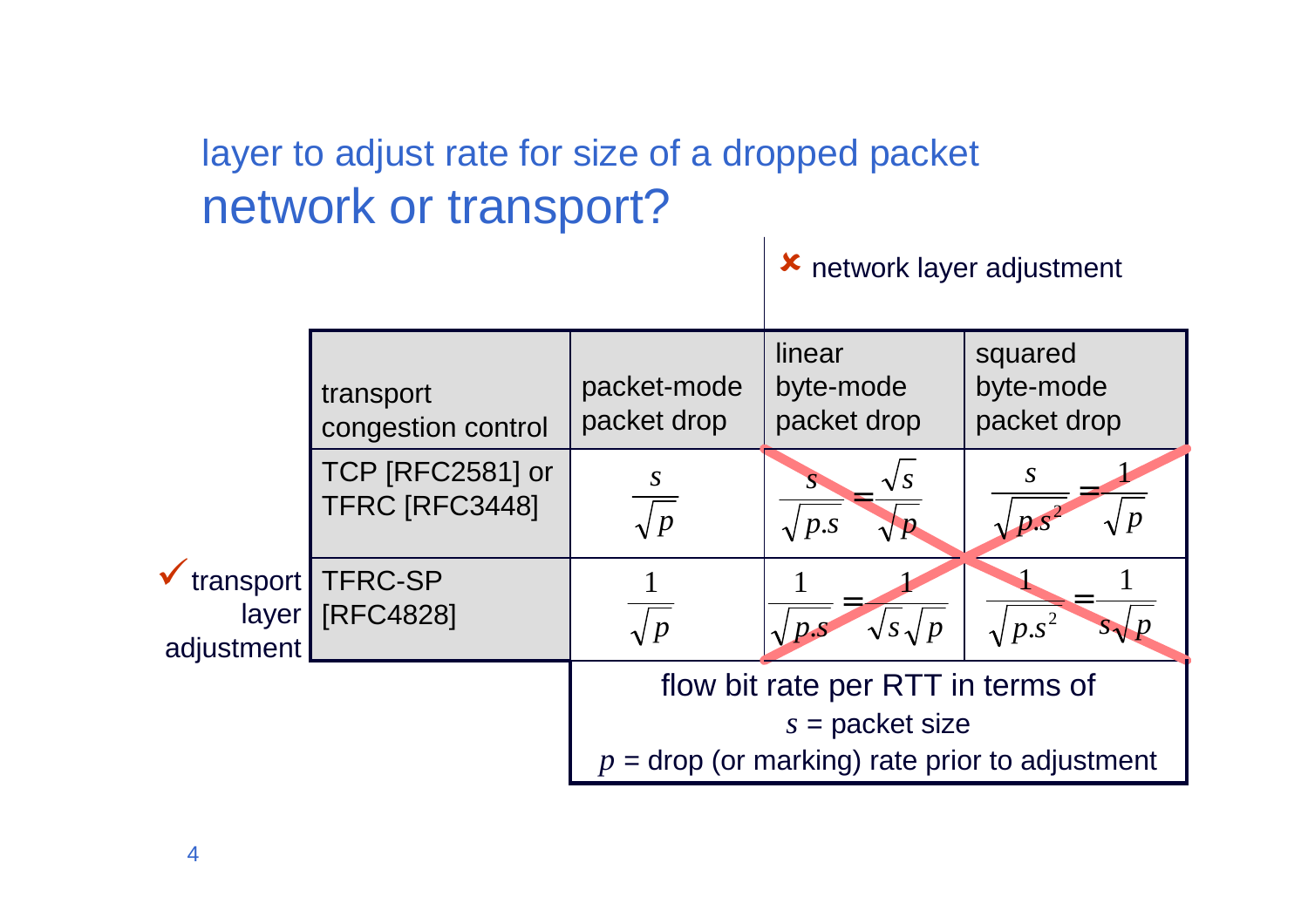## RED byte mode packet drop

## deployment survey

- • wide range of types of company
	- large L3 & L2 equipment vendors•
	- •wireless equipment vendors
	- •firewall vendors

| 14             |      | 17%   not implemented          |
|----------------|------|--------------------------------|
| $\overline{2}$ | 2%   | not implemented probably (tbc) |
| 0              |      | 0%   implemented               |
| 68             |      | 81%   no response (so far)     |
| 84             | 100% | companies/org's surveyed       |

- •large software businesses with a small selection of networking products
- • "no response" includes 10 open source (Linux/FreeBSD) institutions
	- quick look at one (Fedora): not implemented
- • "not implemented" includes very large fraction of the market
	- e.g. Cisco, Alcatel-Lucent (two who have given permission to be identified)
- • since 10-Nov-2004 implemented as default in ns2 simulator
	- • **NOTE:** later ns2 simulations with mixed packet sizes may not be representative of real Internet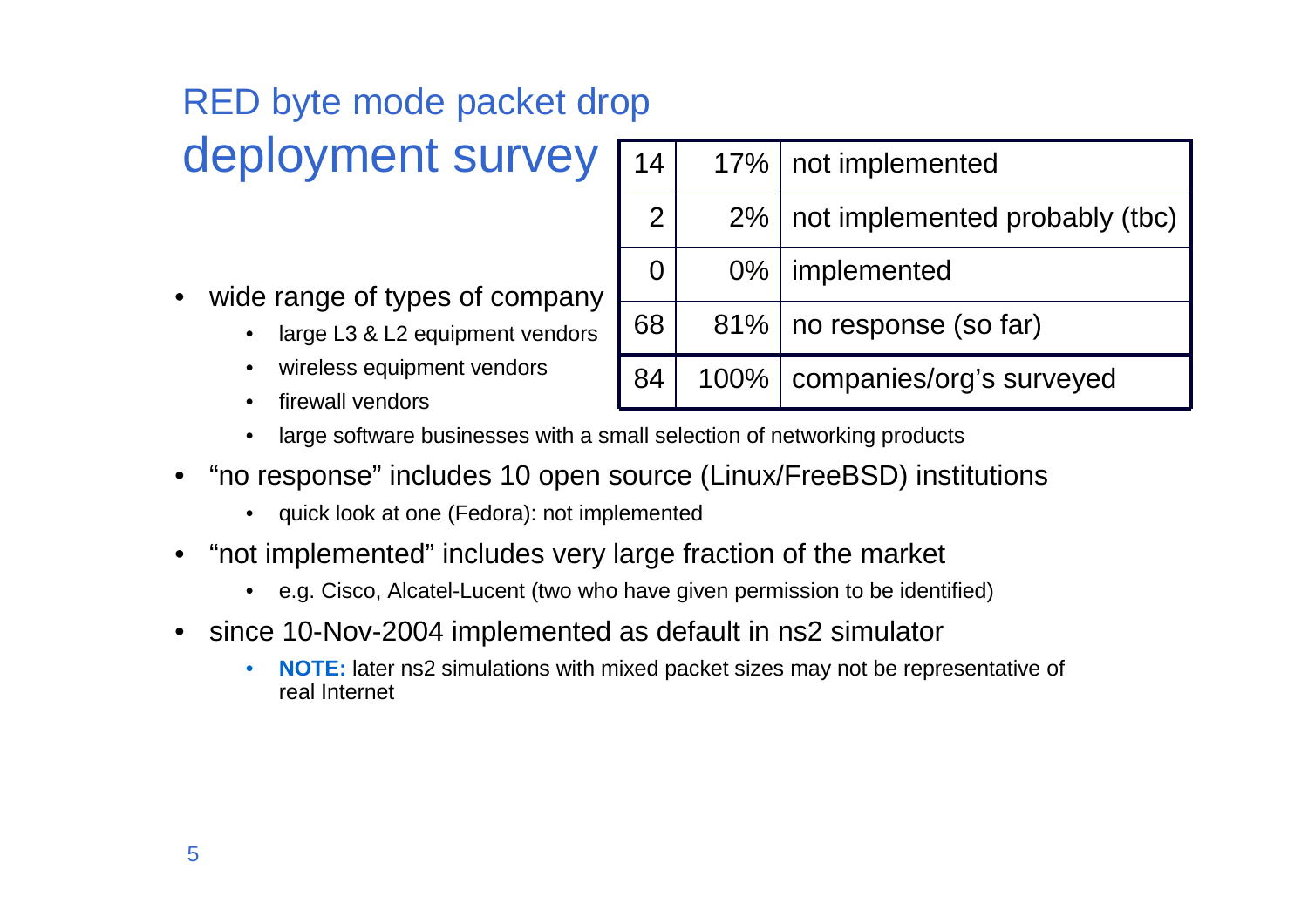# why change advice now?

- •DCCP
	- e.g. TFRC small packet variant experiment [RFC4828]
- PCN marking algorithm design
	- imminent (chartered)
- • RED implementations; deployed & new
	- $\bullet$ prevent giving perverse incentives to create small packets

### tsvwg WG item?

- no time for...
	- •distinguishing byte-congestible & packet congestible (open research issue) – **see I-D**

#### NOTE: don't turn off RED completely: favours small packets

 $\bullet$ at least as much as RED byte mode packet drop

#### NOTE again: only byte mode packet drop deprecated

 byte mode queue measurement (often called just 'byte mode') is OK $\bullet$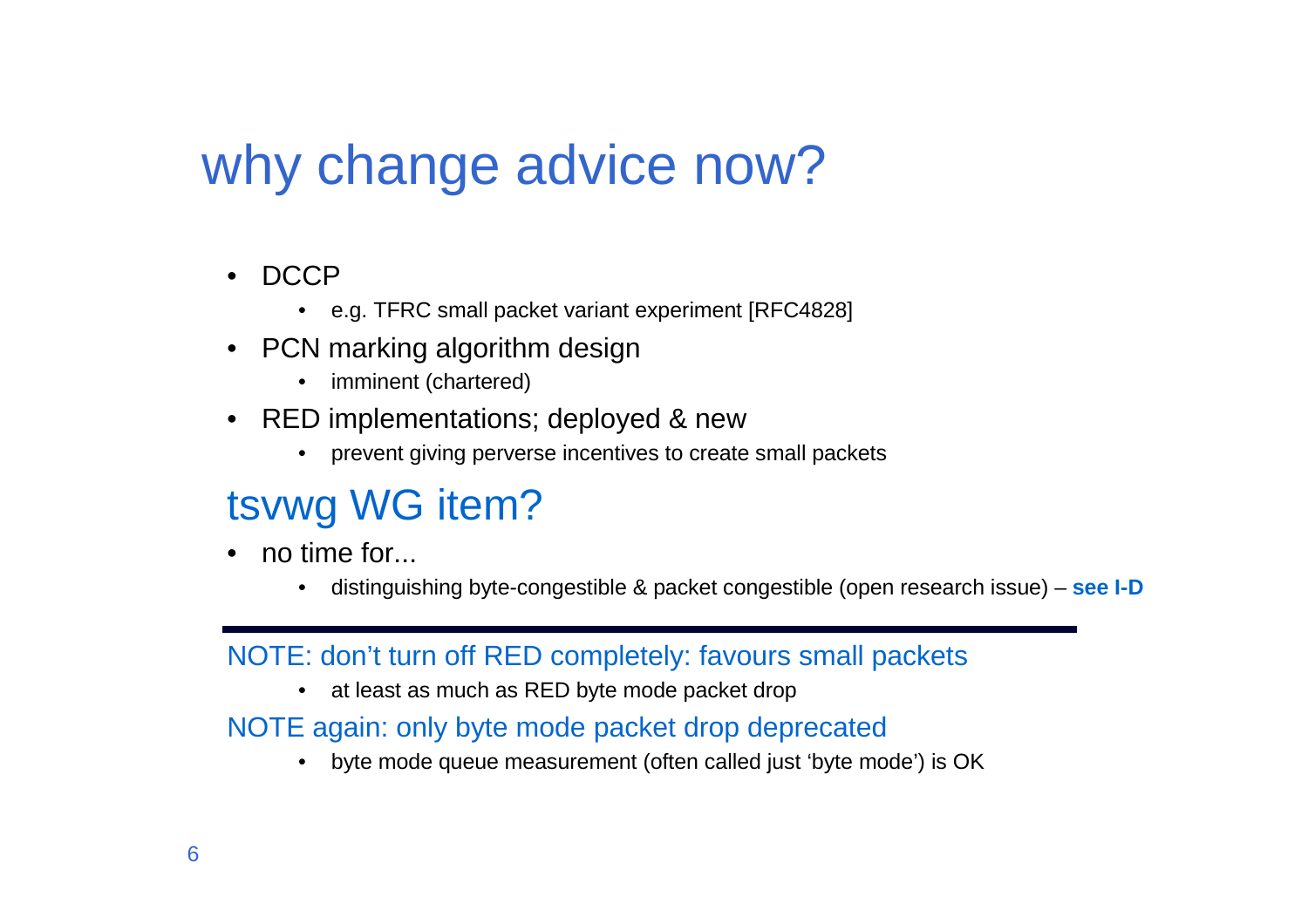## Byte and Packet Congestion Notificationdraft-briscoe-tsvwg-byte-pkt-mark-00.txt